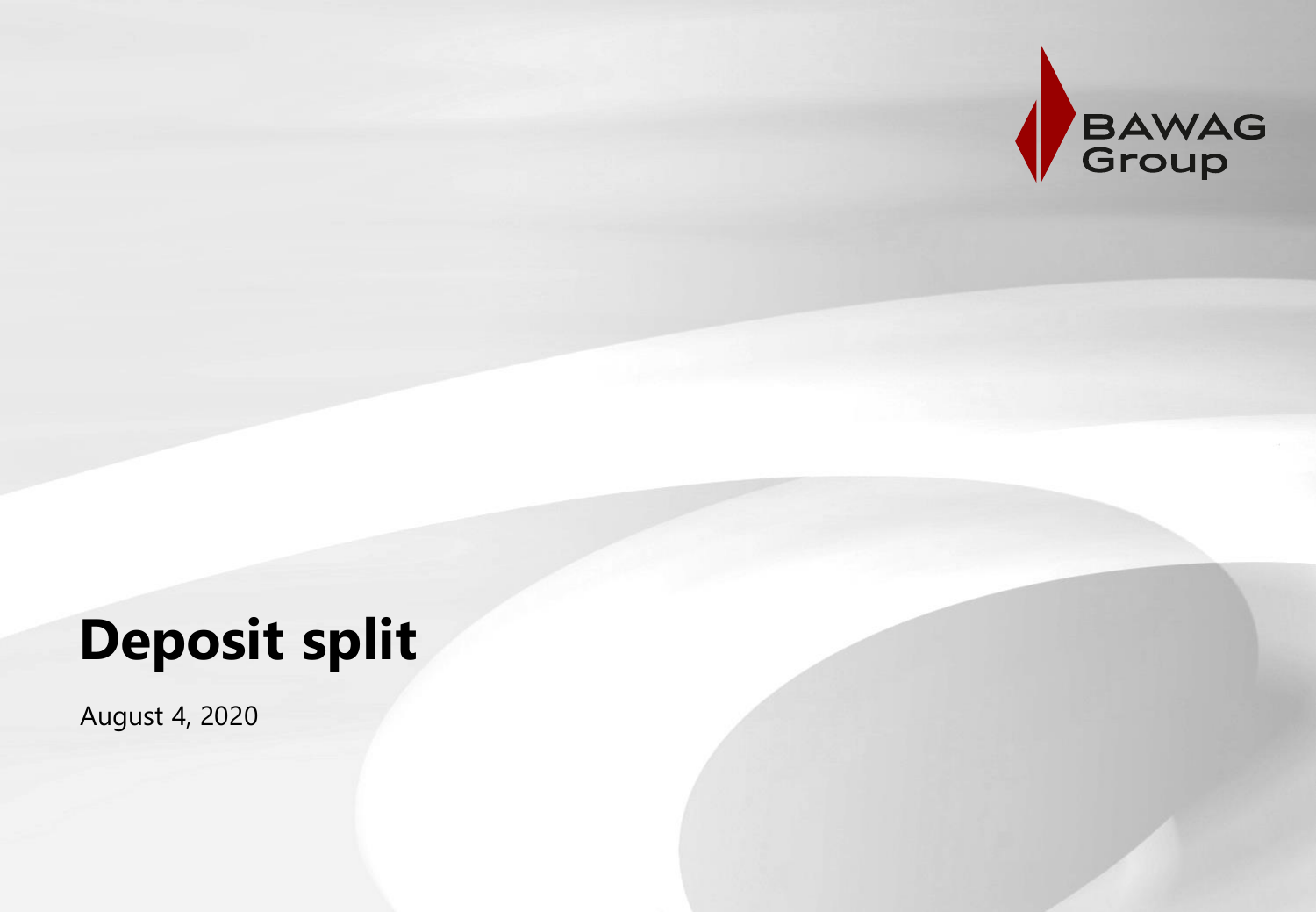## **Customer deposits**



Overview as of 30 June 2020

| $\epsilon$ millions                     | <b>BAWAG</b><br>Group excl.<br><b>Südwestbank</b><br>&<br>start:bauspar<br>kasse DE | <b>BAWAG</b><br><b>Group</b> |
|-----------------------------------------|-------------------------------------------------------------------------------------|------------------------------|
| <b>Customer deposits covered by DGS</b> | 19,013                                                                              | 20,479                       |
| Retail & SME deposits > €100k           | 4,192                                                                               | 5,038                        |
| Thereof natural persons                 | 3,869                                                                               | 4,268                        |
| Thereof SME                             | 323                                                                                 | 770                          |
| Other customer deposits $1$             | 2,799                                                                               | 4,739                        |
| Thereof maturity > 1yr                  | 38                                                                                  | 825                          |
| <b>Customer Deposits</b>                | 26,004                                                                              | 30,255                       |

1) Südwestbank and start.bausparkasse DE: all customer deposits excl. customer deposits covered by DGS are shown under other customer deposits